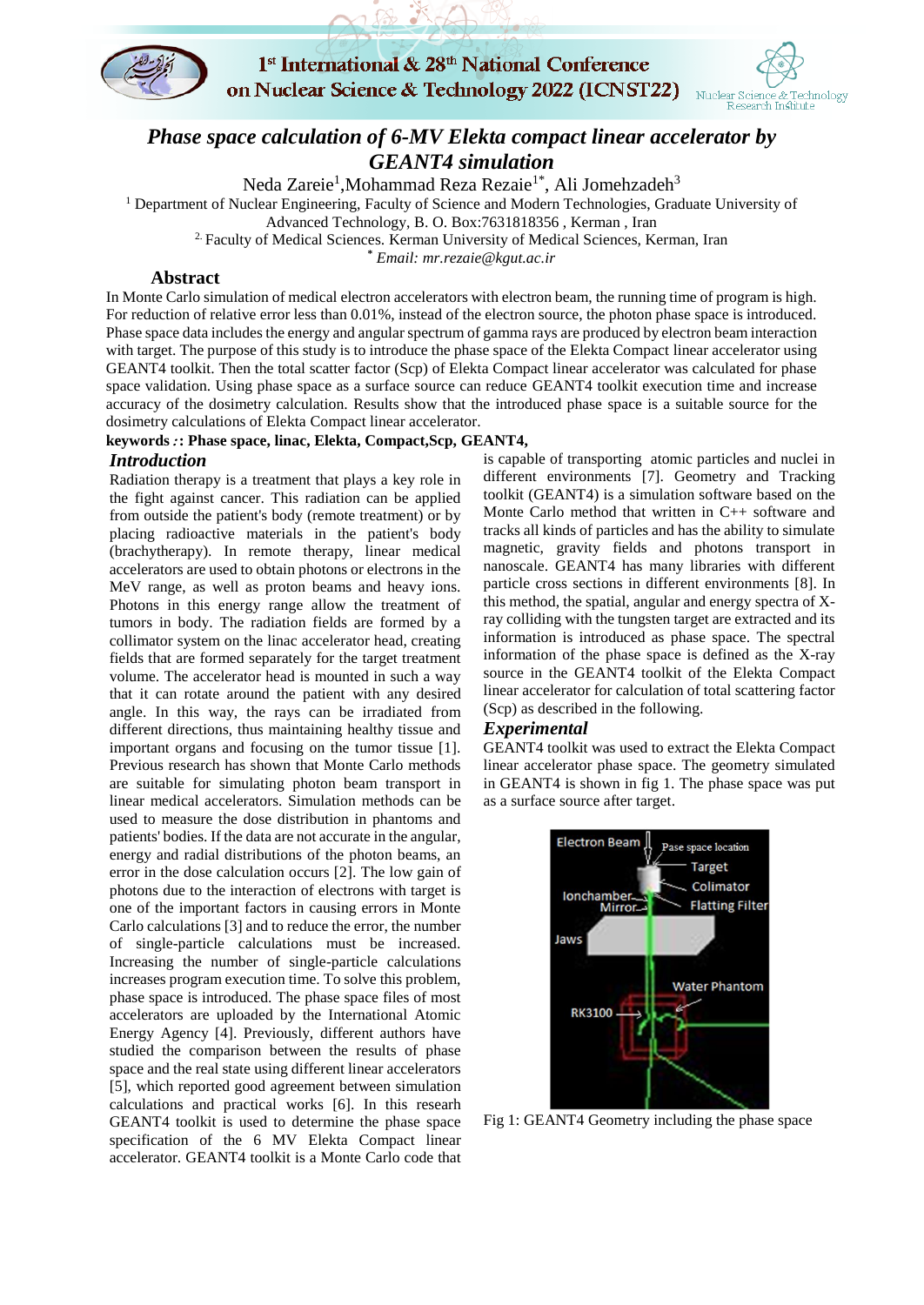

1st International & 28th National Conference on Nuclear Science & Technology 2022 (ICNST22)



The accelerator head is composed of the following parts: a) Target: A tungsten cylinder with radius of 2 mm, b) Primary collimator: A tungsten cylinder with height of 10.2 cm and frustum of a Cone. c) Flattening filter: tungsten cone with height of 1.75 cm, d) Ionization chamber: thin cylindrical layers of copper, plastic and air with a total thickness of 1.5 cm and a radius of 3 cm [6]. e) Mirror: A Capton cylinder with 45-degree, f) Jaws x and y: tungsten cylindrical shells to adjust the field and f) water phantom with the RK304 detector that is located at 10 cm depth of the water phantom. The source is considered, an electron source with a gaussian energy distribution. Phase space is the characteristics of X raysource generated by the collision of electrons with the target at the head of the accelerator. These characteristics include the angular spectrum, energy spectrum, and spatial distribution of electrons produced in the target. The geometry of the phase space consists of a surface source with a uniform spatial distribution and includes the angular spectrum and the energy spectrum obtained from the simulation results with the GEANT4 toolkit. To derive the results of the phase space, the angular spectrum and the energy spectrum of the photons produced by the collision of electrons after the farthest target sourface from the source is obtained. The spatial distribution of the photons emitted from this surface is also calculated. The simulation was performed by empolying a 7-core computer, 8 GB of RAM and 2.9 GHz CPU.

#### *Results and discussion*

To perform the simulation, the gaussian electron energy distribution of an electron source with an average energy of 6 MeV and a width at half height equal to 3% of the average energy or standard deviation of 0.07 was defined in GEANT4 source. After executing the programe and stopping the electron in target, an X-ray is generated. The X-ray spectrum changes through different parts of the accelerator head due to the absorption of the photons and production of secondary photons due to the photoelectric interaction of photons with matter. The intensity of the produced X-ray decreases and the spectrum becomes weaker at low energies. The produced X-rays can be considered as a photon source. In order to perform dosimetry calculations by electron source with high accuracy, the program must be run for several days. To solve this problem, the phase space of accelerator must be calculated and defined in GEANT4 toolkit. Phase space contains spatial information, energy and angles of the secondary photons reaching the appropriate point inside the accelerator head, which is obtained by programe (Figs 2 and 3). According to the Fig 2, angular distribution of the produced X-rays is a gaussian distribution with standard deviation of 1.33 degrees and a half-height width of 3.12 degrees. Spatial distribution of the emitted photons from the target in different parts of the accelerator were calculated.



Fig 2 :X-ray spectrum produced in the Elekta Compact linear accelerator.



Figure 3 :Angular distribution of the generated X-rays at the head of the Compact model accelerator.

The output data of the surface dose distribution at a depth of 10 cm for  $20 \times 20$  cm<sup>2</sup> field size in water phantom with and without phase space at the same execution time are shown in Fig 4a and b. As shown in the fig 4b, the data points for dose distribution with phase space are more than another one (without phase space). Therefore, we can decide on the goodness of the phase space used.



Fig4:Depth dose in 10cm depth for  $20 \times 20$  cm<sup>2</sup> field size: a) without Phase space b) with Phase space

#### *Conclusions*